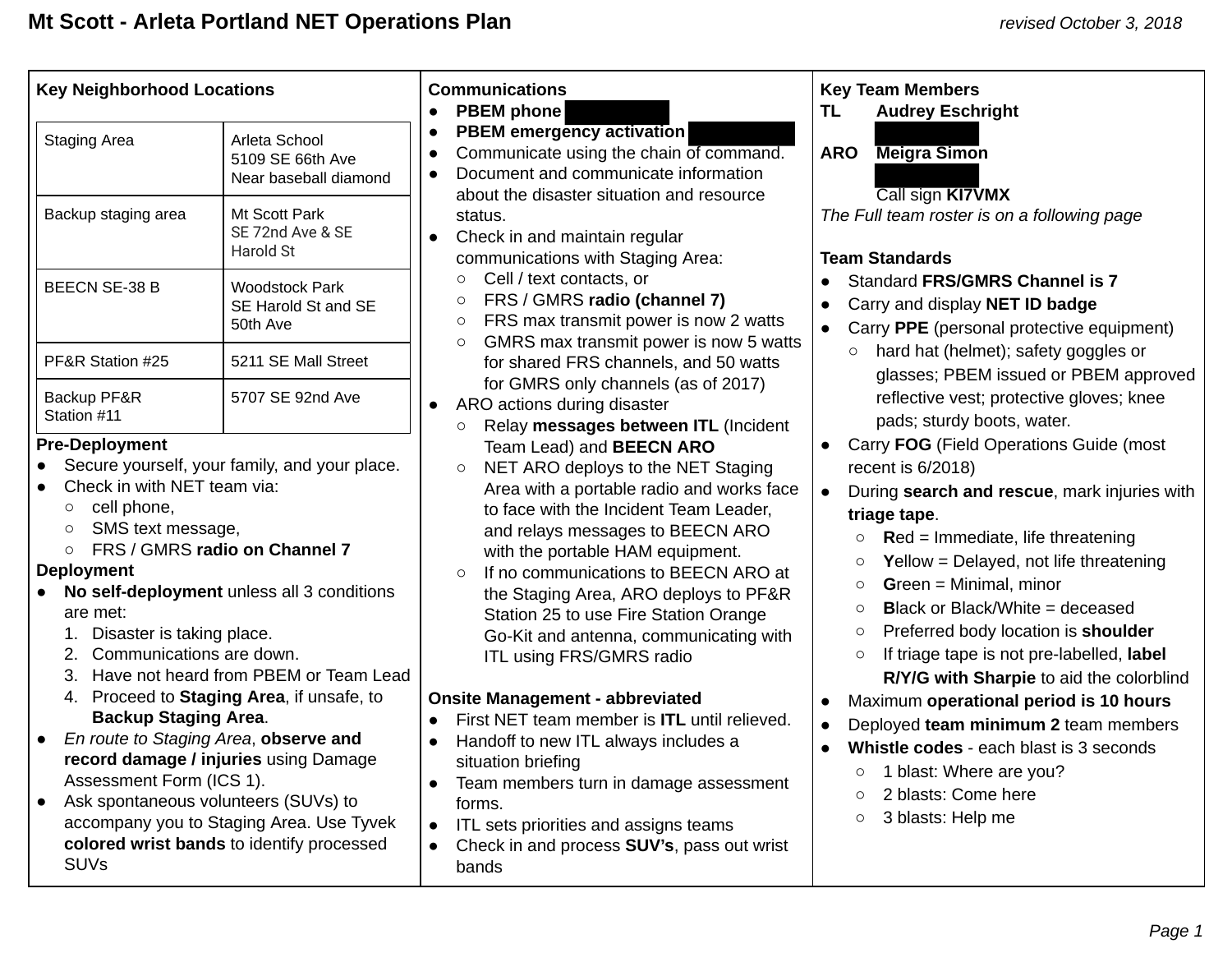### **Mt Scott - Arleta Portland NET Operations Plan** *revised October 3, 2018*

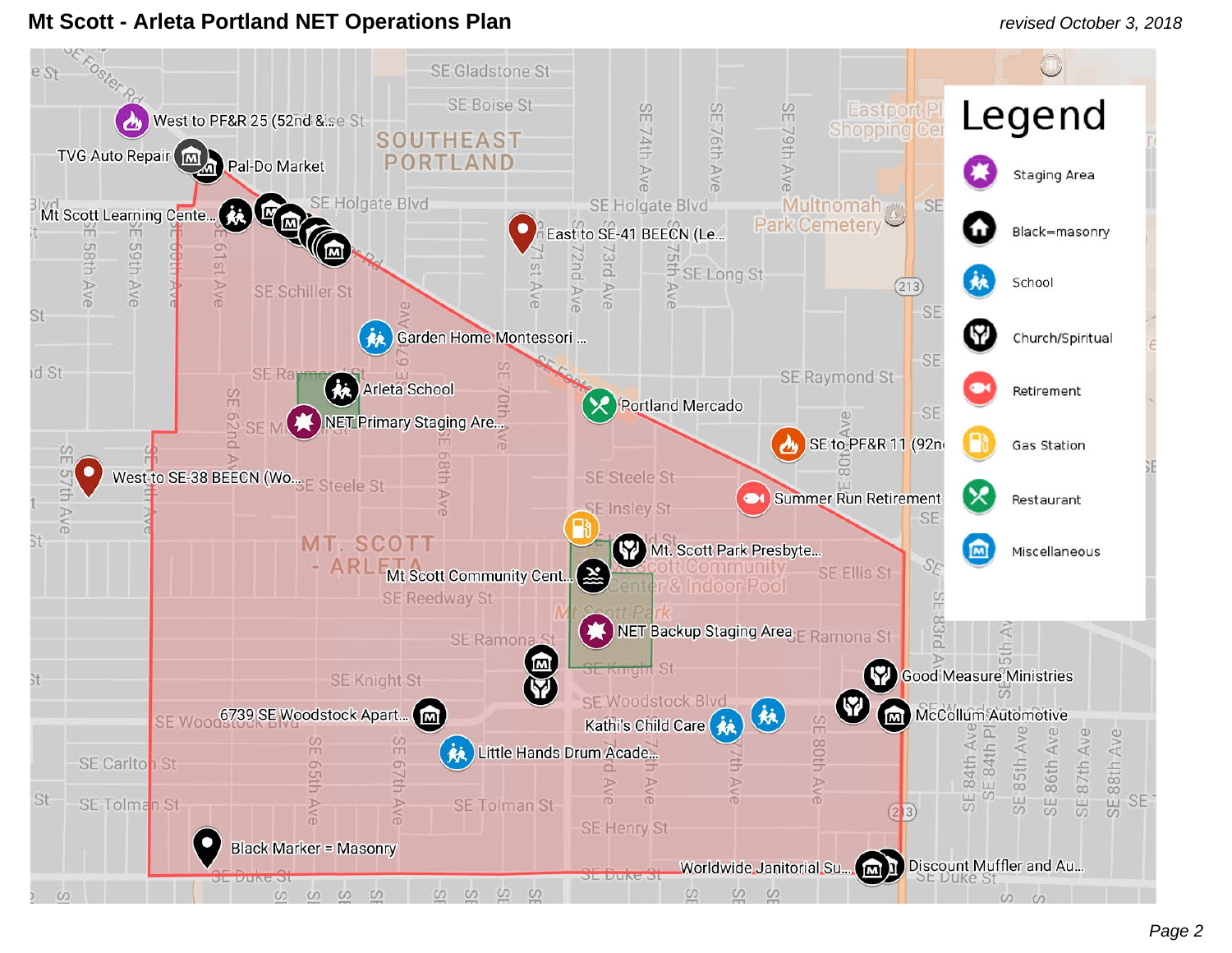**Incident Team Leader responsibilities** include:

- Ensure incident **safety**
- Establish incident **objectives**
- **Delegate authority** to others
- **Provide information** to internal and
- external parties
- Establish and maintain **liaison** with other responders
- **Take direction** from government agencies
- Assign functional roles to NET members,
- Establish **incident command structure (ICS)**
- Maintain **chain of command and span of control** .

### **NET Team Members**

- When reporting to Staging Area, turn in Damage Assessment Forms (ICS 1).
- Are signed in using Intake ( **ICS 2.a** ), and are given assignments using Check-In Form ( **ICS 2.b** ).
- Assignments are tracked using Assignment Tracking Log (ICS 3).
- Before going on assignments, receive and review Assignment Briefing ( **ICS 4** ).
- Each team member will have their own blank copies of these forms in case they are ITL

### **Spontaneous Unaffiliated Volunteers (SUVs)**

- NET Guidelines 800.65
- Designated SUV coordinator:
	- Record SUV on ICS forms 2A and 2B
	- Interview SUV, inventory skills / tools
	- Flag accepted SUV with Tyvek wristband
	- Assign SUV to a NET team member

### **Schools**

Mt.Scott Learning Center - High School 6148 SE Holgate Blvd **(likely masonry)**  Executive director Tom DeJardin Phone

Arleta Elementary School **(masonry)**  5109 SE 66th Ave Principal Seth Jones Phone Includes Arleta Sun Community School after school program

Little Hands Garden School - Preschool 7802 SE Woodstock Blvd (wood) Director Erin Cowan Phone

littlehandsgardenschool@gmail.com

Little Hands Drum Academy - Preschool 6823 SE Carlton St (wood) Instructor Cyrus Yates Phone

littlehandsdrumacademy@gmail.com

Garden Home Montessori School 4861 SE 66th Ave (residential, wood) Dylan McCann **???**  Phone

Mt. Scott Jubilee Christian Preschool and Kindergarten @ Mt Scott Presbyterian Church 5512 SE 73rd Ave Masonry structure

### **Known Hazmat Sites**

• Information is coming

**Known Neighborhood Issues...**  Gas station: Shell - 5434 SE 72nd Ave **High Public Use:** Mercado - 7238 SE Foster Rd **Retirement Home:** 

● Summer Run Apartments 7810 SE Foster Rd -

### **Unreinforced masonry structures**

- Mt Scott Community Center
- Arleta Elementary School
- Mt. Scott Learning Center
- See " **Schools** " and **"Churches"** and attached Neighborhood map for others

### **Railways** - none?

Liquefiable soils -Entire neighborhood is rated **Low** . https://www.portlandoregon.gov/bps/article/586616

### **ICS Forms - Documentation**

| #1  | Damage Assessment             |
|-----|-------------------------------|
| #2a | Personnel check in            |
| #2b | <b>SUV</b> intake             |
| #3  | TL Assignment tracking        |
| #4  | Assignment briefing           |
| #5a | Patient treatment area record |
| #5b | Individual treatment record   |
| #6  | Communications log            |
| #7  | <b>Equipment inventory</b>    |
| #8  | General message               |
|     |                               |
|     |                               |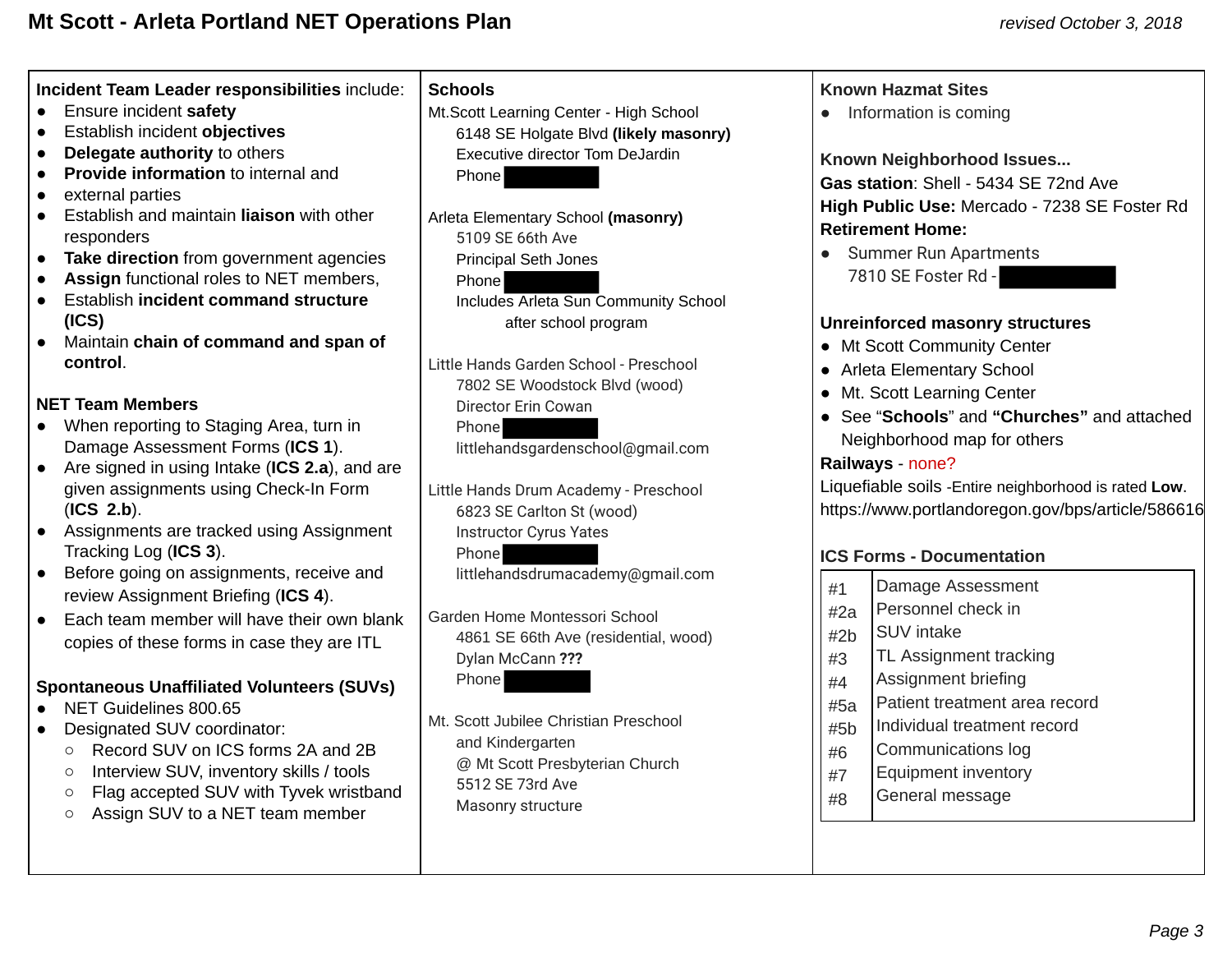## **Full Team Roster**

| <b>Role</b>                      | <b>Member Information</b>             |         | <b>NET ID   Certifications, Skills</b>                                                                                                                       |
|----------------------------------|---------------------------------------|---------|--------------------------------------------------------------------------------------------------------------------------------------------------------------|
| <b>Team Leader</b>               | <b>Audrey Eschright</b>               | 3806174 | HAZMAT, wilderness first aid<br>American Sign Language (basic), German<br>Mapping/GIS                                                                        |
| <b>Amateur Radio</b><br>Operator | Meigra Simon<br>Ham Call sign: KI7VMX | 7751299 | Amateur radio operator's license,<br>LMT (Licensed massage therapist)<br><b>Wilderness First Aid training</b>                                                |
| <b>Team Member</b>               | <b>KD Henderson</b>                   |         | Mental health de-escalation<br>Aging, Disability and Veterans helpline specialist<br>Infant first aid & CPR certified<br>professional graphic & web designer |
| <b>Team Member</b>               | Jim Weisgram                          | 775089  | American sign language (moderately skilled student)<br>Stop the bleed training<br><b>Project management</b>                                                  |
| <b>Team Member</b>               | <b>Ho Yong Fook</b>                   |         |                                                                                                                                                              |
| <b>Team Member</b>               | <b>Mary Klune</b>                     |         | Security Risk assessment and mitigation                                                                                                                      |
|                                  |                                       |         |                                                                                                                                                              |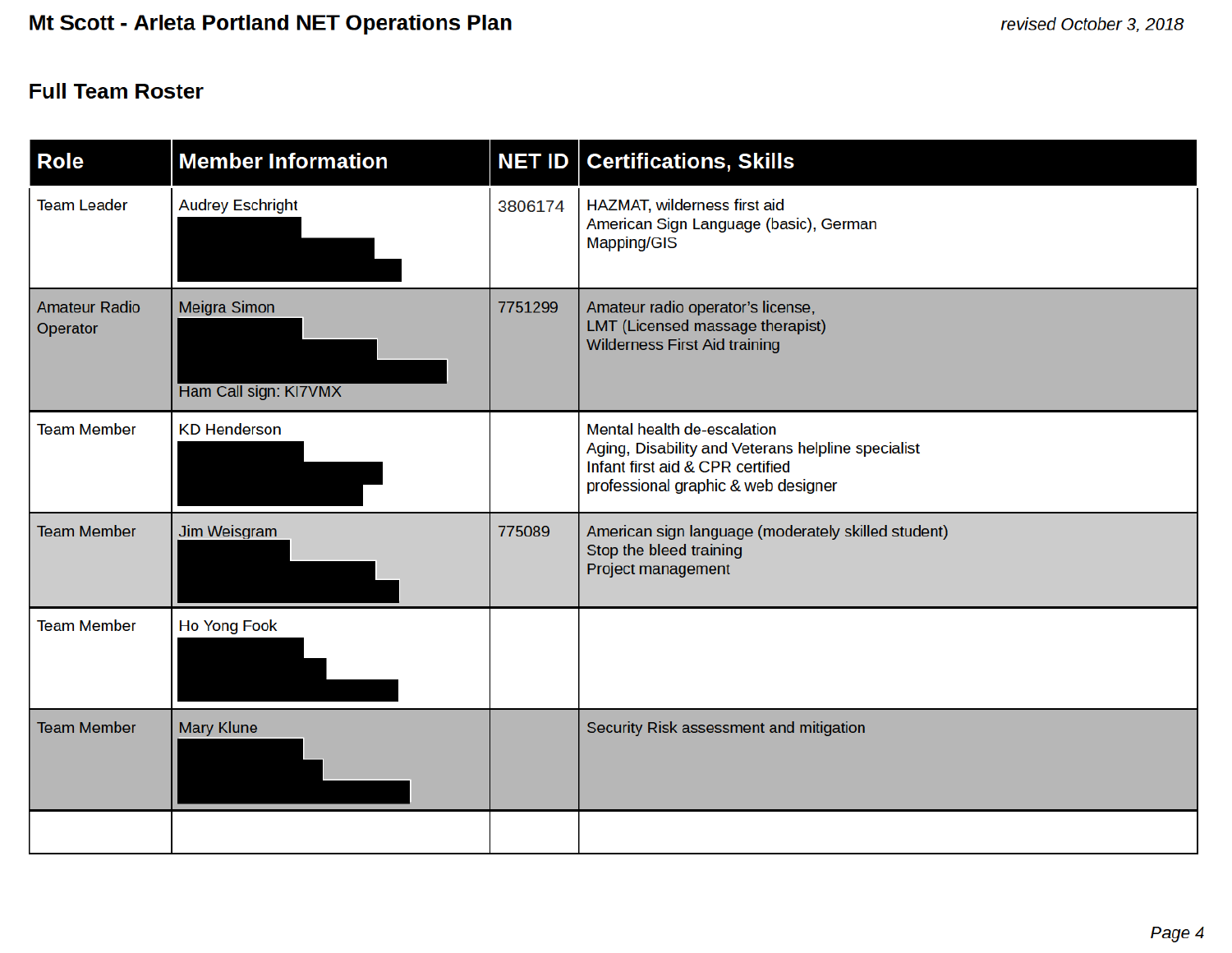# **Mt Scott - Arleta Portland NET Operations Plan** *revised October 3, 2018*  **Churches in Mt Scott-Arleta Neighborhood**

| <b>Access Covenant Church</b>        | <b>Laurelwood United Methodist</b>          |
|--------------------------------------|---------------------------------------------|
| Meets at Mt Scott Community Center   | Methodist Church · 6148 SE Holgate Blvd     |
| 5530 SE 72nd Ave                     |                                             |
|                                      | Stucco, possible masonry                    |
| info@accesscov.com                   |                                             |
| Masonry                              | Mt Scott Park Presbyterian Church           |
|                                      | Presbyterian Church · 5512 SE 73rd Ave      |
| Calvary Lutheran Church              |                                             |
| Lutheran Church                      | Masonry                                     |
| 8040 SE Woodstock Blvd               |                                             |
|                                      | Sekhet-Maat Lodge                           |
| calvarylutheranpdx@gmail.com         | Religious Organization · 7950 SE Foster Rd  |
| Masonry                              |                                             |
|                                      | info@sekhetmaat.com                         |
| <b>Good Measure Ministries</b>       | Seems to be Masonry on Google Maps          |
| 8120 SE Knight St                    |                                             |
|                                      | <b>Tremont Evangelical Church</b>           |
| goodmeasureministries.org            | Evangelical Church · 7115 SE Woodstock Blvd |
| Wood frame                           | nathan.kochendorfer@gmail.com               |
|                                      |                                             |
| Iglesia Ni Cristo (Church of Christ) | Possible masonry                            |
| 4803 SE 64th Ave                     |                                             |
| Danilo de Guzman                     |                                             |
|                                      |                                             |
| 008portland@gmail.com                |                                             |
| Mason                                |                                             |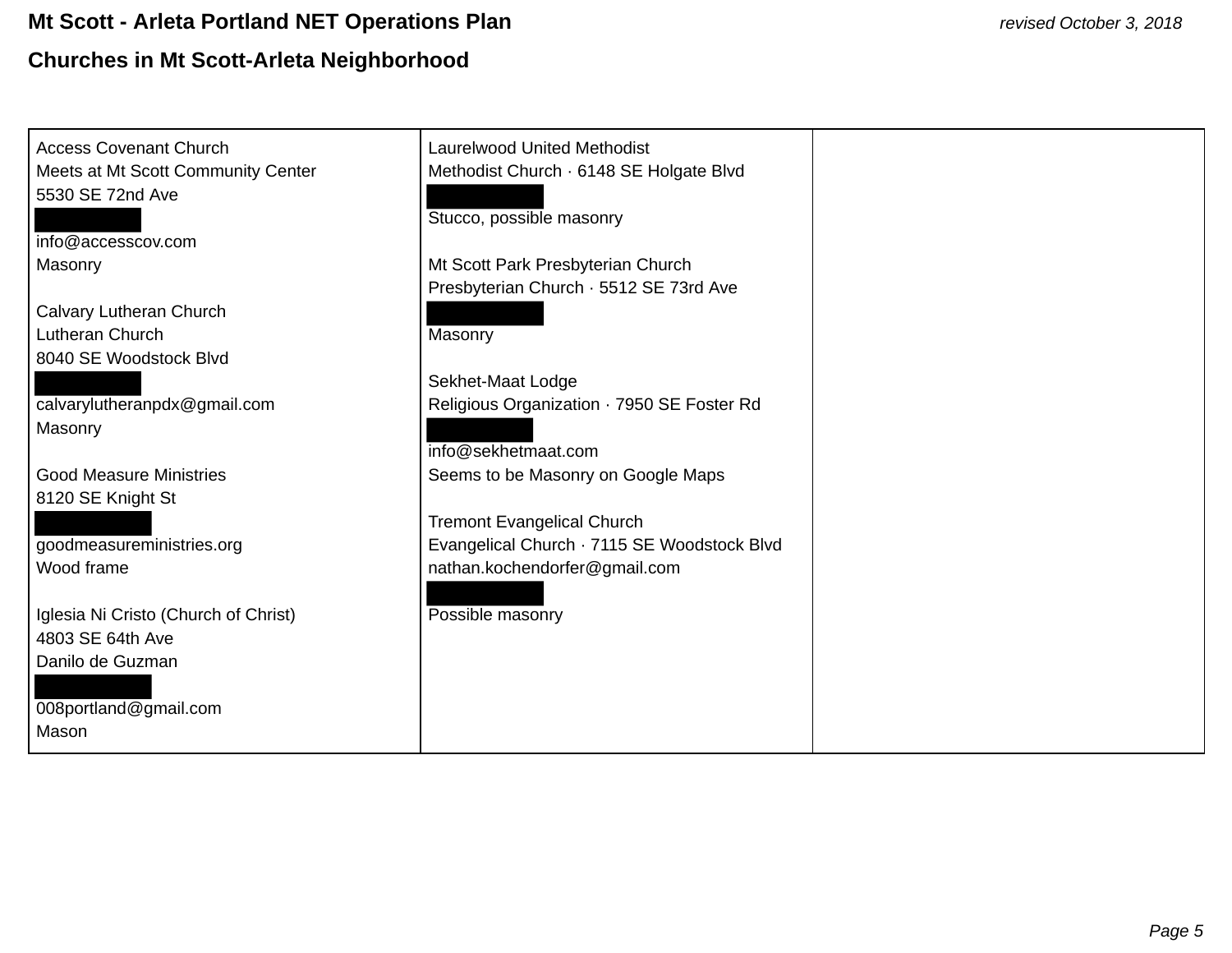# **Community Resources**

### **Local Hardware Stores:**

| <b>Bi-Mart</b>                          | $(503)$ 771-1001 | 4315 SE Woodstock Blvd           |
|-----------------------------------------|------------------|----------------------------------|
| Woodstock Hardware                      | (503) 771-6731   | 4430 SE Woodstock Blvd           |
| Harbor Freight Tools                    | (503) 774-3767   | 5035 SE 82nd Ave                 |
| George Morlan Plumbing Supply           | (503) 771-1145   | 5529 SE Foster Rd                |
| 52nd Ave Hardware & Building Supply Inc | (503) 771-8728   | (has lumber)<br>7100 SE 52nd Ave |
| Portland Preparedness Center            | (503) 252-2525   | 7202-A NE Glisan St              |

### **Pharmacies (Likely sources of first aid supplies)**

| <b>Bi-Mart</b> | (503) 771-1881 | 4315 SE Woodstock Blvd |
|----------------|----------------|------------------------|
| Safeway        | (503) 771-8180 | 4515 SE Woodstock Blvd |
| Walmart        | (503) 788-0400 | 4200 SE 82nd Ave       |

#### **Mt Scott-Arleta NET Equipment Cache**

- To be determined
- Location
- Inventory